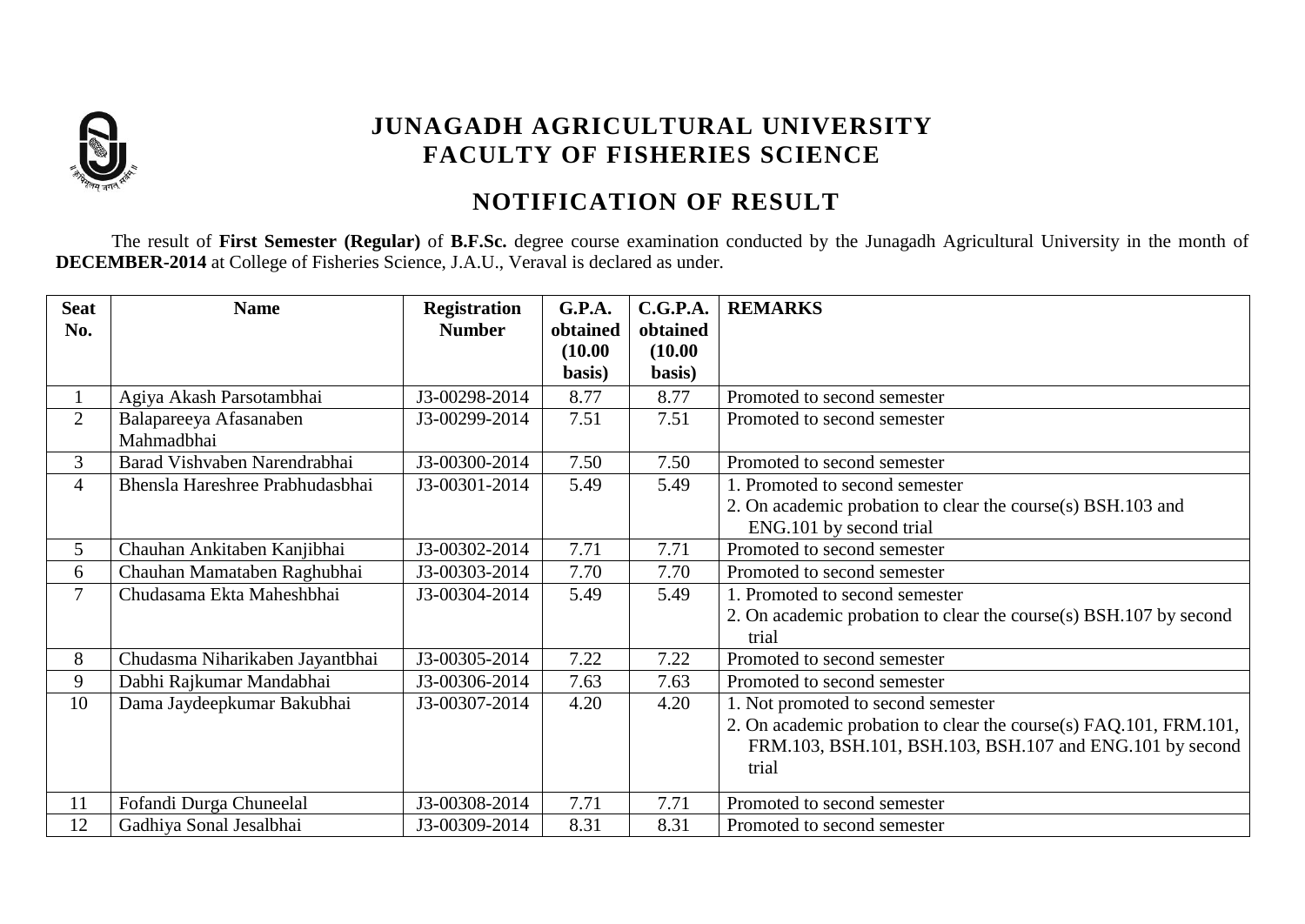| 14<br>Gohil Nihareeka Jitubhai<br>J3-00311-2014<br>7.33<br>7.33<br>Promoted to second semester<br>15<br>6.38<br>6.38<br>Gopal Krishna Vasaiya<br>1. Promoted to second semester<br>J3-00312-2014<br>2. On academic probation to clear the course(s) BSH.107 by second<br>trial<br>J3-00313-2014<br>Gosiya Aditya Laxmidasbhai<br>6.86<br>Promoted to second semester<br>16<br>6.86<br>17<br>2.95<br>2.95<br>1. Not promoted to second semester<br>Jora Ajay Karshanbhai<br>J3-00314-2014<br>2. On academic probation to clear the course(s) FAQ.101, FRM.101,<br>FRM.103, BSH.101, BSH.103, BSH.107 and ENG.101 by second<br>trial<br>Jora Kirankumar Mandabhai<br>J3-00315-2014<br>7.72<br>7.72<br>Promoted to second semester<br>18<br>19<br>Katira Chiragkumar Dudabhai<br>J3-00316-2014<br>7.29<br>7.29<br>Promoted to second semester<br>5.17<br>20<br>Kotiya Harivandan Narsinhbhai<br>5.17<br>J3-00317-2014<br>1. Promoted to second semester<br>2. On academic probation to clear the course(s) FAQ.101, FRM.101,<br>BSH.103, ENG.101 by second trial<br>Makrani Rehanavaz Abdulkarim<br>1. Promoted to second semester<br>21<br>J3-00318-2014<br>5.95<br>5.95<br>2. On academic probation to clear the course(s) FAQ.101 by second<br>trial<br>Mori Kiranben Balubhai<br>J3-00319-2014<br>1. Promoted to second semester<br>5.68<br>22<br>5.68<br>2. On academic probation to clear the course(s) BSH.103 by second<br>trial<br>J3-00320-2014<br>8.87<br>23<br>Motivarash Yagnesh Bhagwanji<br>8.87<br>Promoted to second semester<br>24<br>Naghera Hardik Mensibhai<br>J3-00321-2014<br>5.56<br>5.56<br>1. Promoted to second semester<br>2. On academic probation to clear the course(s) FRM.101 and<br>BSH.103 by second trial<br>25<br>Ninama Preetkumar Mahedrabhai<br>J3-00322-2014<br>4.40<br>4.40<br>1. Not promoted to second semester<br>2. On academic probation to clear the course(s) FAQ.101, FRM.101,<br>FRM.103, BSH.101, BSH.103, BSH.107 and ENG.101 by second<br>trial<br>Parmar Anandkumar Bhovanbhai<br>J3-00323-2014<br>26<br>6.74<br>6.74<br>1. Promoted to second semester<br>2. On academic probation to clear the course(s) FRM.101 by second | 13 | Gohel Nirabhay Dineshbhai | J3-00310-2014 | 8.52 | 8.52 | Promoted to second semester |
|----------------------------------------------------------------------------------------------------------------------------------------------------------------------------------------------------------------------------------------------------------------------------------------------------------------------------------------------------------------------------------------------------------------------------------------------------------------------------------------------------------------------------------------------------------------------------------------------------------------------------------------------------------------------------------------------------------------------------------------------------------------------------------------------------------------------------------------------------------------------------------------------------------------------------------------------------------------------------------------------------------------------------------------------------------------------------------------------------------------------------------------------------------------------------------------------------------------------------------------------------------------------------------------------------------------------------------------------------------------------------------------------------------------------------------------------------------------------------------------------------------------------------------------------------------------------------------------------------------------------------------------------------------------------------------------------------------------------------------------------------------------------------------------------------------------------------------------------------------------------------------------------------------------------------------------------------------------------------------------------------------------------------------------------------------------------------------------------------------------------------------------------------------------------------------|----|---------------------------|---------------|------|------|-----------------------------|
|                                                                                                                                                                                                                                                                                                                                                                                                                                                                                                                                                                                                                                                                                                                                                                                                                                                                                                                                                                                                                                                                                                                                                                                                                                                                                                                                                                                                                                                                                                                                                                                                                                                                                                                                                                                                                                                                                                                                                                                                                                                                                                                                                                                  |    |                           |               |      |      |                             |
|                                                                                                                                                                                                                                                                                                                                                                                                                                                                                                                                                                                                                                                                                                                                                                                                                                                                                                                                                                                                                                                                                                                                                                                                                                                                                                                                                                                                                                                                                                                                                                                                                                                                                                                                                                                                                                                                                                                                                                                                                                                                                                                                                                                  |    |                           |               |      |      |                             |
|                                                                                                                                                                                                                                                                                                                                                                                                                                                                                                                                                                                                                                                                                                                                                                                                                                                                                                                                                                                                                                                                                                                                                                                                                                                                                                                                                                                                                                                                                                                                                                                                                                                                                                                                                                                                                                                                                                                                                                                                                                                                                                                                                                                  |    |                           |               |      |      |                             |
|                                                                                                                                                                                                                                                                                                                                                                                                                                                                                                                                                                                                                                                                                                                                                                                                                                                                                                                                                                                                                                                                                                                                                                                                                                                                                                                                                                                                                                                                                                                                                                                                                                                                                                                                                                                                                                                                                                                                                                                                                                                                                                                                                                                  |    |                           |               |      |      |                             |
|                                                                                                                                                                                                                                                                                                                                                                                                                                                                                                                                                                                                                                                                                                                                                                                                                                                                                                                                                                                                                                                                                                                                                                                                                                                                                                                                                                                                                                                                                                                                                                                                                                                                                                                                                                                                                                                                                                                                                                                                                                                                                                                                                                                  |    |                           |               |      |      |                             |
|                                                                                                                                                                                                                                                                                                                                                                                                                                                                                                                                                                                                                                                                                                                                                                                                                                                                                                                                                                                                                                                                                                                                                                                                                                                                                                                                                                                                                                                                                                                                                                                                                                                                                                                                                                                                                                                                                                                                                                                                                                                                                                                                                                                  |    |                           |               |      |      |                             |
|                                                                                                                                                                                                                                                                                                                                                                                                                                                                                                                                                                                                                                                                                                                                                                                                                                                                                                                                                                                                                                                                                                                                                                                                                                                                                                                                                                                                                                                                                                                                                                                                                                                                                                                                                                                                                                                                                                                                                                                                                                                                                                                                                                                  |    |                           |               |      |      |                             |
|                                                                                                                                                                                                                                                                                                                                                                                                                                                                                                                                                                                                                                                                                                                                                                                                                                                                                                                                                                                                                                                                                                                                                                                                                                                                                                                                                                                                                                                                                                                                                                                                                                                                                                                                                                                                                                                                                                                                                                                                                                                                                                                                                                                  |    |                           |               |      |      |                             |
|                                                                                                                                                                                                                                                                                                                                                                                                                                                                                                                                                                                                                                                                                                                                                                                                                                                                                                                                                                                                                                                                                                                                                                                                                                                                                                                                                                                                                                                                                                                                                                                                                                                                                                                                                                                                                                                                                                                                                                                                                                                                                                                                                                                  |    |                           |               |      |      |                             |
|                                                                                                                                                                                                                                                                                                                                                                                                                                                                                                                                                                                                                                                                                                                                                                                                                                                                                                                                                                                                                                                                                                                                                                                                                                                                                                                                                                                                                                                                                                                                                                                                                                                                                                                                                                                                                                                                                                                                                                                                                                                                                                                                                                                  |    |                           |               |      |      |                             |
|                                                                                                                                                                                                                                                                                                                                                                                                                                                                                                                                                                                                                                                                                                                                                                                                                                                                                                                                                                                                                                                                                                                                                                                                                                                                                                                                                                                                                                                                                                                                                                                                                                                                                                                                                                                                                                                                                                                                                                                                                                                                                                                                                                                  |    |                           |               |      |      |                             |
|                                                                                                                                                                                                                                                                                                                                                                                                                                                                                                                                                                                                                                                                                                                                                                                                                                                                                                                                                                                                                                                                                                                                                                                                                                                                                                                                                                                                                                                                                                                                                                                                                                                                                                                                                                                                                                                                                                                                                                                                                                                                                                                                                                                  |    |                           |               |      |      |                             |
|                                                                                                                                                                                                                                                                                                                                                                                                                                                                                                                                                                                                                                                                                                                                                                                                                                                                                                                                                                                                                                                                                                                                                                                                                                                                                                                                                                                                                                                                                                                                                                                                                                                                                                                                                                                                                                                                                                                                                                                                                                                                                                                                                                                  |    |                           |               |      |      |                             |
|                                                                                                                                                                                                                                                                                                                                                                                                                                                                                                                                                                                                                                                                                                                                                                                                                                                                                                                                                                                                                                                                                                                                                                                                                                                                                                                                                                                                                                                                                                                                                                                                                                                                                                                                                                                                                                                                                                                                                                                                                                                                                                                                                                                  |    |                           |               |      |      |                             |
|                                                                                                                                                                                                                                                                                                                                                                                                                                                                                                                                                                                                                                                                                                                                                                                                                                                                                                                                                                                                                                                                                                                                                                                                                                                                                                                                                                                                                                                                                                                                                                                                                                                                                                                                                                                                                                                                                                                                                                                                                                                                                                                                                                                  |    |                           |               |      |      |                             |
|                                                                                                                                                                                                                                                                                                                                                                                                                                                                                                                                                                                                                                                                                                                                                                                                                                                                                                                                                                                                                                                                                                                                                                                                                                                                                                                                                                                                                                                                                                                                                                                                                                                                                                                                                                                                                                                                                                                                                                                                                                                                                                                                                                                  |    |                           |               |      |      |                             |
|                                                                                                                                                                                                                                                                                                                                                                                                                                                                                                                                                                                                                                                                                                                                                                                                                                                                                                                                                                                                                                                                                                                                                                                                                                                                                                                                                                                                                                                                                                                                                                                                                                                                                                                                                                                                                                                                                                                                                                                                                                                                                                                                                                                  |    |                           |               |      |      |                             |
|                                                                                                                                                                                                                                                                                                                                                                                                                                                                                                                                                                                                                                                                                                                                                                                                                                                                                                                                                                                                                                                                                                                                                                                                                                                                                                                                                                                                                                                                                                                                                                                                                                                                                                                                                                                                                                                                                                                                                                                                                                                                                                                                                                                  |    |                           |               |      |      |                             |
|                                                                                                                                                                                                                                                                                                                                                                                                                                                                                                                                                                                                                                                                                                                                                                                                                                                                                                                                                                                                                                                                                                                                                                                                                                                                                                                                                                                                                                                                                                                                                                                                                                                                                                                                                                                                                                                                                                                                                                                                                                                                                                                                                                                  |    |                           |               |      |      |                             |
|                                                                                                                                                                                                                                                                                                                                                                                                                                                                                                                                                                                                                                                                                                                                                                                                                                                                                                                                                                                                                                                                                                                                                                                                                                                                                                                                                                                                                                                                                                                                                                                                                                                                                                                                                                                                                                                                                                                                                                                                                                                                                                                                                                                  |    |                           |               |      |      |                             |
|                                                                                                                                                                                                                                                                                                                                                                                                                                                                                                                                                                                                                                                                                                                                                                                                                                                                                                                                                                                                                                                                                                                                                                                                                                                                                                                                                                                                                                                                                                                                                                                                                                                                                                                                                                                                                                                                                                                                                                                                                                                                                                                                                                                  |    |                           |               |      |      |                             |
|                                                                                                                                                                                                                                                                                                                                                                                                                                                                                                                                                                                                                                                                                                                                                                                                                                                                                                                                                                                                                                                                                                                                                                                                                                                                                                                                                                                                                                                                                                                                                                                                                                                                                                                                                                                                                                                                                                                                                                                                                                                                                                                                                                                  |    |                           |               |      |      |                             |
|                                                                                                                                                                                                                                                                                                                                                                                                                                                                                                                                                                                                                                                                                                                                                                                                                                                                                                                                                                                                                                                                                                                                                                                                                                                                                                                                                                                                                                                                                                                                                                                                                                                                                                                                                                                                                                                                                                                                                                                                                                                                                                                                                                                  |    |                           |               |      |      |                             |
|                                                                                                                                                                                                                                                                                                                                                                                                                                                                                                                                                                                                                                                                                                                                                                                                                                                                                                                                                                                                                                                                                                                                                                                                                                                                                                                                                                                                                                                                                                                                                                                                                                                                                                                                                                                                                                                                                                                                                                                                                                                                                                                                                                                  |    |                           |               |      |      |                             |
|                                                                                                                                                                                                                                                                                                                                                                                                                                                                                                                                                                                                                                                                                                                                                                                                                                                                                                                                                                                                                                                                                                                                                                                                                                                                                                                                                                                                                                                                                                                                                                                                                                                                                                                                                                                                                                                                                                                                                                                                                                                                                                                                                                                  |    |                           |               |      |      |                             |
|                                                                                                                                                                                                                                                                                                                                                                                                                                                                                                                                                                                                                                                                                                                                                                                                                                                                                                                                                                                                                                                                                                                                                                                                                                                                                                                                                                                                                                                                                                                                                                                                                                                                                                                                                                                                                                                                                                                                                                                                                                                                                                                                                                                  |    |                           |               |      |      |                             |
|                                                                                                                                                                                                                                                                                                                                                                                                                                                                                                                                                                                                                                                                                                                                                                                                                                                                                                                                                                                                                                                                                                                                                                                                                                                                                                                                                                                                                                                                                                                                                                                                                                                                                                                                                                                                                                                                                                                                                                                                                                                                                                                                                                                  |    |                           |               |      |      |                             |
|                                                                                                                                                                                                                                                                                                                                                                                                                                                                                                                                                                                                                                                                                                                                                                                                                                                                                                                                                                                                                                                                                                                                                                                                                                                                                                                                                                                                                                                                                                                                                                                                                                                                                                                                                                                                                                                                                                                                                                                                                                                                                                                                                                                  |    |                           |               |      |      |                             |
|                                                                                                                                                                                                                                                                                                                                                                                                                                                                                                                                                                                                                                                                                                                                                                                                                                                                                                                                                                                                                                                                                                                                                                                                                                                                                                                                                                                                                                                                                                                                                                                                                                                                                                                                                                                                                                                                                                                                                                                                                                                                                                                                                                                  |    |                           |               |      |      |                             |
|                                                                                                                                                                                                                                                                                                                                                                                                                                                                                                                                                                                                                                                                                                                                                                                                                                                                                                                                                                                                                                                                                                                                                                                                                                                                                                                                                                                                                                                                                                                                                                                                                                                                                                                                                                                                                                                                                                                                                                                                                                                                                                                                                                                  |    |                           |               |      |      | trial                       |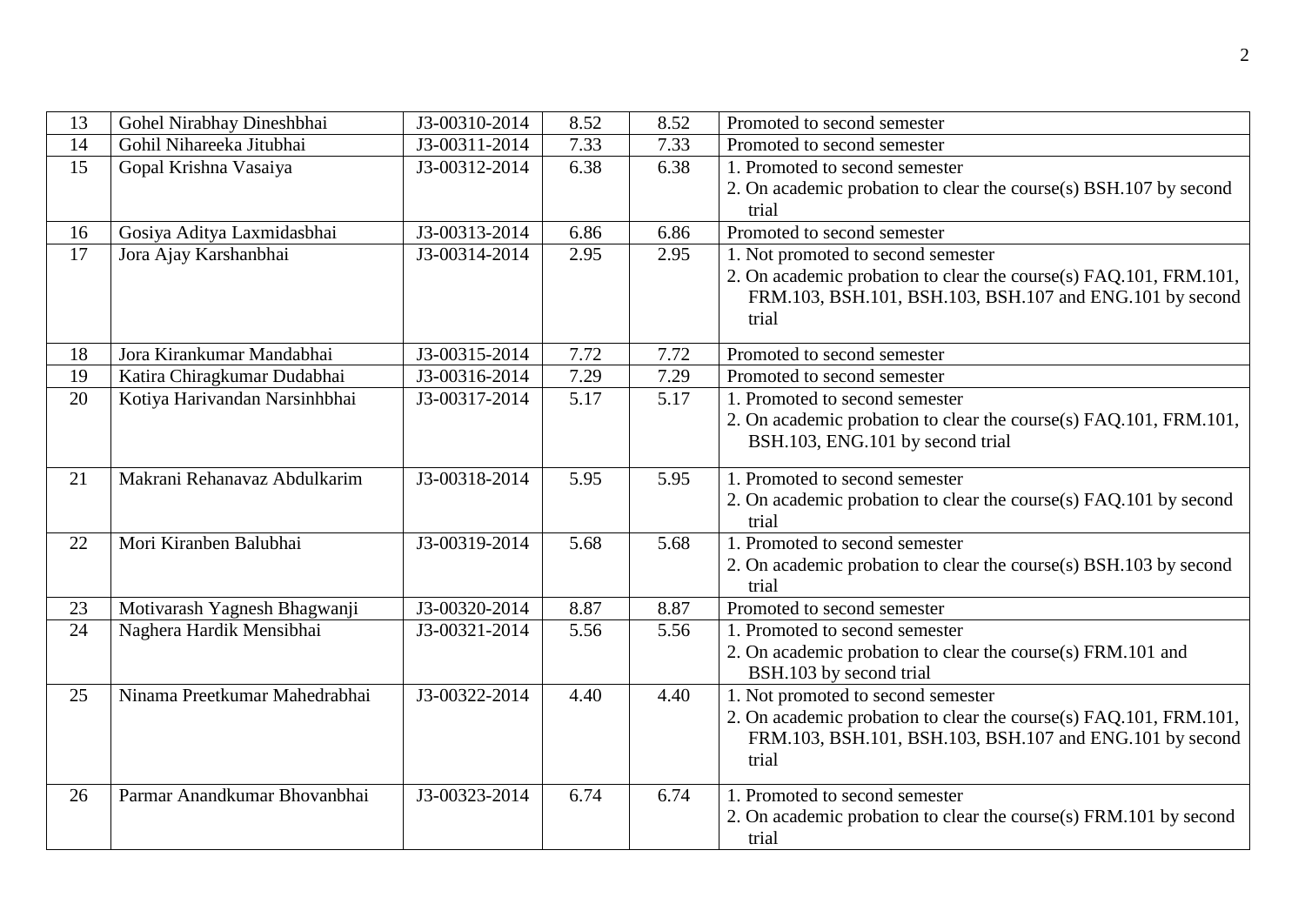| 27 | Parmar Vishalbhai Ishwarbhai   | J3-00324-2014 | 5.46 | 5.46 | 1. Promoted to second semester                                    |
|----|--------------------------------|---------------|------|------|-------------------------------------------------------------------|
|    |                                |               |      |      | 2. On academic probation to clear the course(s) FRM.101 by second |
|    |                                |               |      |      | trial                                                             |
| 28 | Patel Gunjankumar Jagadishbhai | J3-00325-2014 | 6.08 | 6.08 | Promoted to second semester                                       |
| 29 | Patel Ketul Malaykumar         | J3-00326-2014 | 4.92 | 4.92 | 1. Promoted to second semester                                    |
|    |                                |               |      |      | 2. On academic probation to clear the course(s) FRM.101, BSH.101  |
|    |                                |               |      |      | by second trial                                                   |
| 30 | Solanki Jyotsnaben Balubhai    | J3-00327-2014 | 7.35 | 7.35 | Promoted to second semester                                       |
| 31 | Solenki Viken Babubhai         | J3-00328-2014 | 4.97 | 4.97 | 1. Promoted to second semester                                    |
|    |                                |               |      |      | 2. On academic probation to clear the course(s) FAQ.101, FRM.101, |
|    |                                |               |      |      | FRM.103 and BSH.101 by second trial                               |
|    |                                |               |      |      |                                                                   |
| 32 | Suyani Nitin Kanji             | J3-00329-2014 | 8.79 | 8.79 | Promoted to second semester                                       |
| 33 | Tank Darshanaben Mansukhbhai   | J3-00330-2014 | 8.25 | 8.25 | Promoted to second semester                                       |
| 34 | Tanna Poojaben Dineshkumar     | J3-00331-2014 | 7.45 | 7.45 | Promoted to second semester                                       |
| 35 | Thummar Parthkumar Prakashbhai | J3-00332-2014 | 5.79 | 5.79 | 1. Promoted to second semester                                    |
|    |                                |               |      |      | 2. On academic probation to clear the course(s) FAQ.101, FRM.101  |
|    |                                |               |      |      | and ENG.101 by second trial                                       |
|    |                                |               |      |      |                                                                   |
| 36 | Vadher Prafulkumar Nathubhai   | J3-00333-2014 | 6.02 | 6.02 | 1. Promoted to second semester                                    |
|    |                                |               |      |      | 2. On academic probation to clear the course(s) FRM.101 by second |
|    |                                |               |      |      | trial                                                             |
| 37 | Vala Divyaben Ranvirbhai       | J3-00334-2014 | 7.84 | 7.84 | Promoted to second semester                                       |
| 38 | Vandarwala Urmila Gautambhai   | J3-00335-2014 | 8.22 | 8.22 | Promoted to second semester                                       |
| 39 | Chavada Sarman Rambhai         | J3-00258-2013 | 6.42 | 6.42 | Promoted to third semester                                        |
| 40 | Kalariya Jigar Ashokkumar      | J3-00268-2013 | 6.28 | 6.28 | Promoted to third semester                                        |
| 41 | Sikotariya Jatin Nanjibhai     | J3-00287-2013 | 5.83 | 5.83 | Promoted to third semester                                        |

No.: JAU / REG / EXAM / T.5 / 1229-31/ 2015 Date: 26 .03. 2015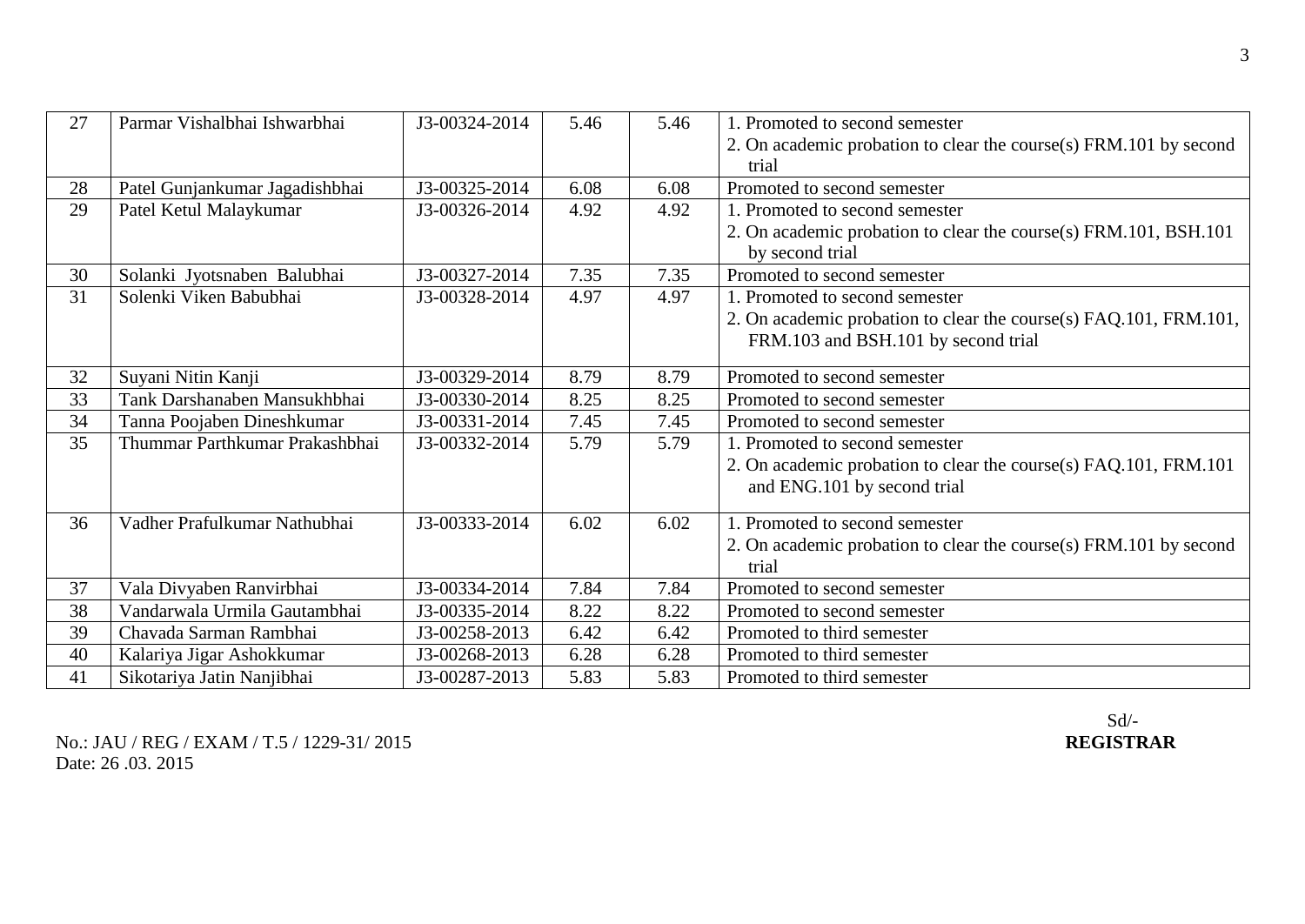**Seat No. Name Registration Number G.P.A. obtained (10.00 basis) O.G.P.A. obtained (10.00 basis) REMARKS** 1 Bamaniya Vrushankkumar Ramji J3-00248-2013 5.91 6.31 Promoted to fourth semester 2 Barad Kamaleshbhai Ramasingbhai 1 J3-00250-2013 6.05 6.10 Promoted to fourth semester 3 Bhatt Jay Rajeshbhai J3-00254-2013 6.34 6.57 Promoted to fourth semester 4 Chavada Sarman Rambhai J3-00258-2013 6.00 6.19 Promoted to third semester 5 Gohel Akash Chunilal J3-00216-2012 5.63 5.77 Promoted to fourth semester 6 Katariya Kinjal Rambhai J3-00272-2013 5.72 5.75 Promoted to fourth semester 7 Makvana Dipteebahen Raseeklal J3-00187-2011 4.76 5.13 1. Not promoted to fourth semester 2. On academic probation to clear the course(s) FAQ.102, FRM.102 and BSH.102 by third trial 3. He has also to clear the course(s) FRM.201 and AEN.201 of third semester by second trial 8 Mevada Jigneshkumar Nanjibhai J3-00275-2013 6.41 6.33 Promoted to fourth semester 9 Patel Nikunikumar Kiritbhai  $\vert$  J3-00283-2013  $\vert$  6.17  $\vert$  6.00 Promoted to fourth semester 10 Rathod Jayesh Babubhai 13-00284-2013 5.88 5.98 Promoted to fourth semester 11 Savaliya Nayankumar Bavchandbhai J3-00286-2013 6.43 6.49 Promoted to fourth semester 12 Sikotariya Jatin Nanjibhai 13-00287-2013 5.41 5.60 Promoted to third semester 13 Taral Pravinkumar Vaghabhai  $\vert$  J3-00292-2013 6.08 6.01 Promoted to fourth semester

The result of **Second Semester (Supple.)** of **B.F.Sc.** degree course examination conducted by the Junagadh Agricultural University in the month of **DECEMBER-2014** at College of Fisheries Science, J.A.U., Veraval is declared as under.

No.: JAU / REG / EXAM / T.5 / 1232-34 / 2015 **REGISTRAR** Date: 26 03 2015

.

Sd/-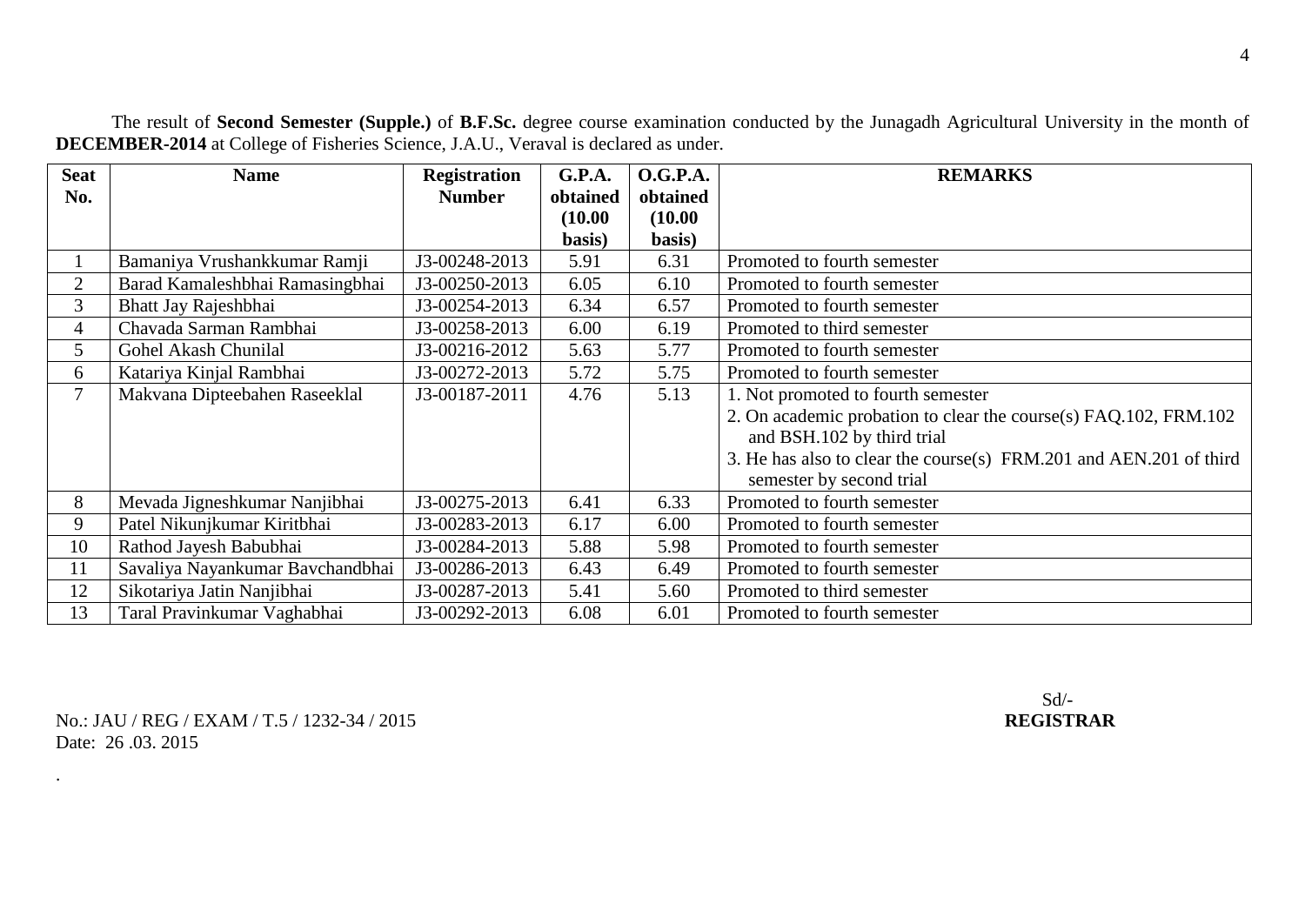The result of **Third Semester (Regular)** of **B.F.Sc.** degree course examination conducted by the Junagadh Agricultural University in the month of **DECEMBER-2014** at College of Fisheries Science, J.A.U., Veraval is declared as under.

| <b>Seat</b>    | <b>Name</b>                     | <b>Registration</b> | <b>G.P.A.</b> | <b>O.G.P.A.</b> | <b>REMARKS</b>                                                    |
|----------------|---------------------------------|---------------------|---------------|-----------------|-------------------------------------------------------------------|
| No.            |                                 | <b>Number</b>       | obtained      | obtained        |                                                                   |
|                |                                 |                     | (10.00)       | (10.00)         |                                                                   |
|                |                                 |                     | basis)        | basis)          |                                                                   |
|                | Anjani Milan Harilal            | J3-00245-2013       | 6.25          | 6.38            | Promoted to fourth semester                                       |
| $\overline{2}$ | Badarsai Kinjal Vinodbhai       | J3-00246-2013       | 7.62          | 7.71            | Promoted to fourth semester                                       |
| $\overline{3}$ | Bamaniya Avinash Maganbhai      | J3-00247-2013       | 6.17          | 5.81            | 1. Promoted to fourth semester                                    |
|                |                                 |                     |               |                 | 2. On academic probation to clear the course(s) FRM.201 by second |
|                |                                 |                     |               |                 | trial                                                             |
| $\overline{4}$ | Bamaniya Vrushankkumar Ramji    | J3-00248-2013       | 6.69          | 6.43            | Promoted to fourth semester                                       |
| 5              | Bambhaniya Dharmesh Manubhai    | J3-00249-2013       | 6.83          | 6.49            | Promoted to fourth semester                                       |
| 6              | Barad Kamaleshbhai Ramasingbhai | J3-00250-2013       | 5.75          | 5.98            | Promoted to fourth semester                                       |
| $\overline{7}$ | Barad Piyushkumar Kanabhai      | J3-00251-2013       | 6.07          | 6.43            | Promoted to fourth semester                                       |
| 8              | Baraiya Axay Nathu              | J3-00252-2013       | 6.18          | 5.96            | 1. Promoted to fourth semester                                    |
|                |                                 |                     |               |                 | 2. On academic probation to clear the course(s) FRM.201 by second |
|                |                                 |                     |               |                 | trial                                                             |
| 9              | Bhalodiya Keyuben Hiteshbhai    | J3-00253-2013       | 6.80          | 7.26            | Promoted to fourth semester                                       |
| 10             | Bhatt Jay Rajeshbhai            | J3-00254-2013       | 6.61          | 6.58            | Promoted to fourth semester                                       |
| 11             | Bhutti Jalpaben Kanjeebhai      | J3-00255-2013       | 6.17          | 6.15            | Promoted to fourth semester                                       |
| 12             | Borakhatariya Nirav Parbatbhai  | J3-00256-2013       | 7.70          | 7.85            | Promoted to fourth semester                                       |
| 13             | Chagli Mehul Kantilal           | J3-00257-2013       | 7.04          | 7.22            | Promoted to fourth semester                                       |
| 14             | Chopara Krishnaben Karshanbhai  | J3-00259-2013       | 7.36          | 6.90            | Promoted to fourth semester                                       |
| 15             | Dodiya Mahipatsinh Devdasbhai   | J3-00260-2013       | 6.73          | 6.46            | Promoted to fourth semester                                       |
| 16             | Fulbariya Yogesh Shantilal      | J3-00261-2013       | 6.45          | 6.33            | Promoted to fourth semester                                       |
| 17             | Gadhavi Dhavalkumar Vikrambhai  | J3-00262-2013       | 6.70          | 6.51            | Promoted to fourth semester                                       |
| 18             | Gohel Akash Chunilal            | J3-00216-2012       | 5.75          | 5.76            | 1. Promoted to fourth semeste                                     |
|                |                                 |                     |               |                 | 2. On academic probation to clear the course(s) FRM.201 by second |
|                |                                 |                     |               |                 | trial                                                             |
| 19             | <b>Gohel Kiran Ratanshee</b>    | J3-00263-2013       | 7.61          | 7.68            | Promoted to fourth semester                                       |
| 20             | Gohil Vinayak Keshavlal         | J3-00264-2013       | 6.30          | 6.22            | Promoted to fourth semester                                       |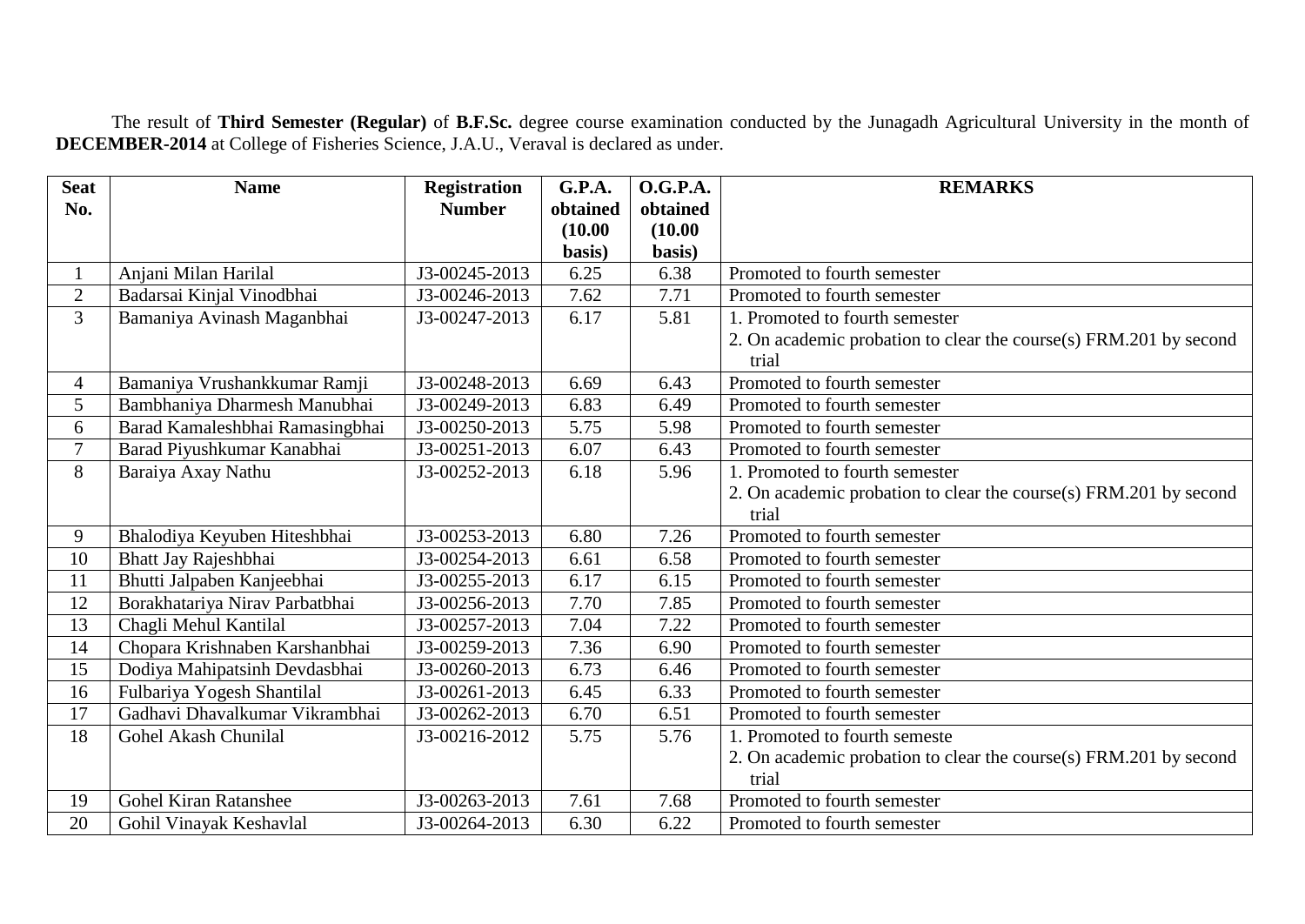| 21              | Goriya Dinesh Bhimshi            | J3-00265-2013 | 6.42 | 6.33 | Promoted to fourth semester                                                |
|-----------------|----------------------------------|---------------|------|------|----------------------------------------------------------------------------|
| 22              | Kalaria Kishan Kishorchandra     | J3-00267-2013 | 6.74 | 6.82 | Promoted to fourth semester                                                |
| 23              | Kalasariya Dipak Dhirubhai       | J3-00269-2013 | 6.85 | 6.44 | Promoted to fourth semester                                                |
| 24              | Kandoriya Bharat Alabhai         | J3-00270-2013 | 7.55 | 7.79 | Promoted to fourth semester                                                |
| 25              | Katariya Kinjal Rambhai          | J3-00272-2013 | 5.58 | 5.70 | 1. Promoted to fourth semester                                             |
|                 |                                  |               |      |      | 2. On academic probation to clear the course(s) FRM.201 by second<br>trial |
| 26              | Khava Rajanibhai Sajanbhai       | J3-00273-2013 | 7.30 | 7.31 | Promoted to fourth semester                                                |
| 27              | Makvana Dipteebahen Raseeklal    | J3-00187-2011 | 5.13 | 5.13 | 1. Not promoted to fourth semester                                         |
|                 |                                  |               |      |      | 2. On academic probation to clear the course(s) FRM.201 and                |
|                 |                                  |               |      |      | AEN.201 by second trial                                                    |
|                 |                                  |               |      |      | 3. He has also to clear the course(s) FAQ.102, FRM.102 and                 |
|                 |                                  |               |      |      | BSH.102 of second semester by third trial                                  |
| 28              | Malamdi Mayur Tulsidas           | J3-00274-2013 | 7.63 | 7.57 | Promoted to fourth semester                                                |
| 29              | Mevada Jigneshkumar Nanjibhai    | J3-00275-2013 | 6.63 | 6.43 | Promoted to fourth semester                                                |
| 30              | Modi Kiran Piyushbhai            | J3-00276-2013 | 6.87 | 6.54 | Promoted to fourth semester                                                |
| 31              | Mori Miraben Ranvirbhai          | J3-00277-2013 | 6.67 | 6.55 | Promoted to fourth semester                                                |
| 32              | Mori Sandipkumar Mansinhbhai     | J3-00278-2013 | 6.08 | 6.31 | Promoted to fourth semester                                                |
| $\overline{33}$ | Pansuriya Ajay Hareshbhai        | J3-00279-2013 | 6.08 | 6.03 | Promoted to fourth semester                                                |
| 34              | Paramar Laleet Sudheerbhai       | J3-00280-2013 | 6.87 | 6.49 | Promoted to fourth semester                                                |
| $\overline{35}$ | Pargi Narendrakumar Arjunsinh    | J3-00281-2013 | 5.80 | 5.84 | Promoted to fourth semester                                                |
| 36              | Patel Nikunjkumar Kiritbhai      | J3-00283-2013 | 5.85 | 5.95 | 1. Promoted to fourth semester                                             |
|                 |                                  |               |      |      | 2. On academic probation to clear the course(s) AEN.201 by second          |
|                 |                                  |               |      |      | trial                                                                      |
| 37              | Rathod Jayesh Babubhai           | J3-00284-2013 | 5.77 | 5.91 | 1. Promoted to fourth semester                                             |
|                 |                                  |               |      |      | 2. On academic probation to clear the course(s) FRM.201 by second          |
|                 |                                  |               |      |      | trial                                                                      |
| 38              | Sagar Khara                      | J3-00285-2013 | 7.65 | 7.58 | Promoted to fourth semester                                                |
| $\overline{39}$ | Savaliya Nayankumar Bavchandbhai | J3-00286-2013 | 6.51 | 6.50 | Promoted to fourth semester                                                |
| 40              | Solanki Gaurav Bhogilal          | J3-00288-2013 | 6.84 | 7.13 | Promoted to fourth semester                                                |
| 41              | Solanki Ravinaben Dhirubhai      | J3-00289-2013 | 7.62 | 7.84 | Promoted to fourth semester                                                |
| 42              | Sosa Kanak Jethabhai             | J3-00290-2013 | 7.27 | 7.29 | Promoted to fourth semester                                                |
| 43              | Tandel Dharmgnaben Harishbhai    | J3-00291-2013 | 6.85 | 6.72 | Promoted to fourth semester                                                |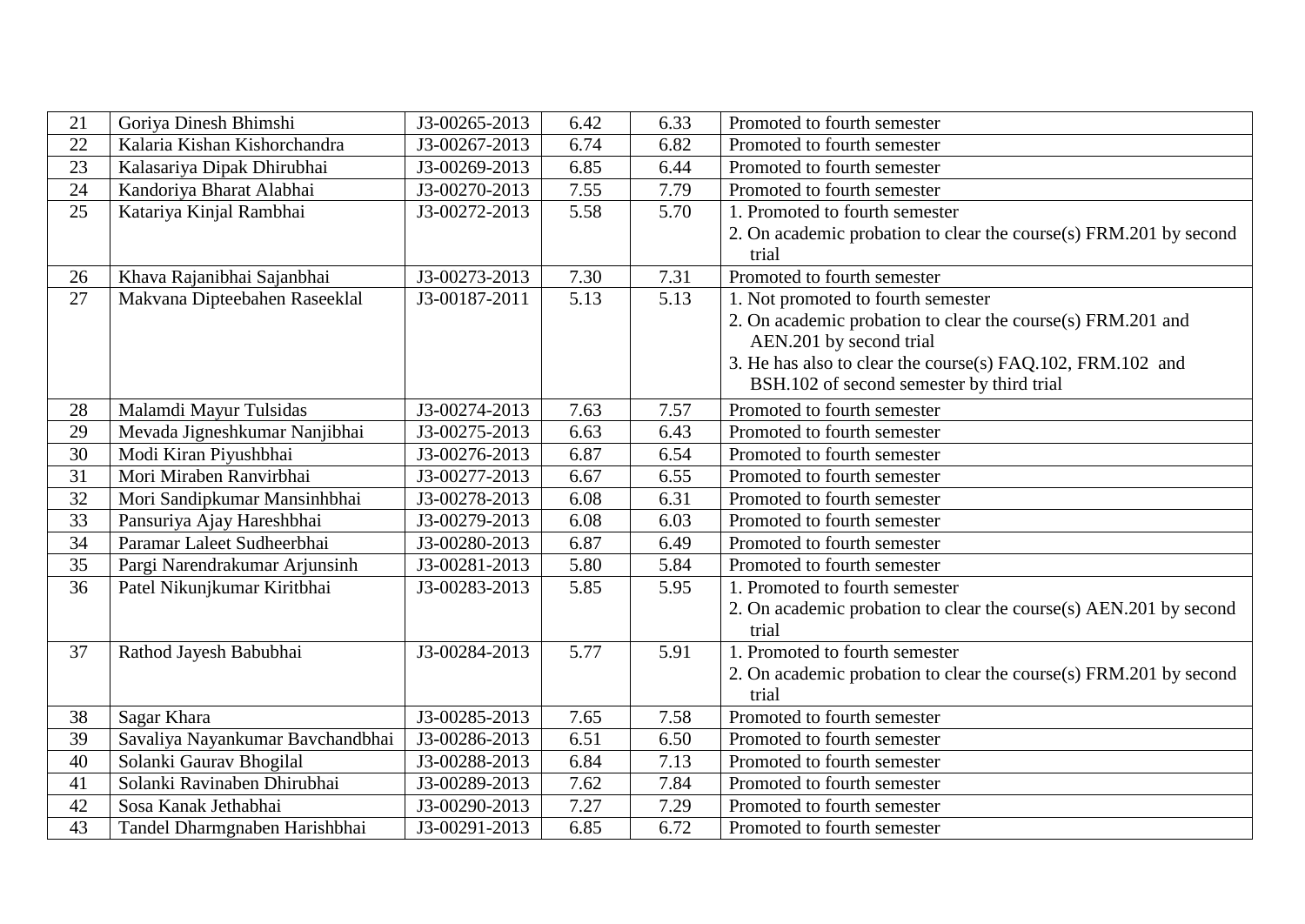| 44 | Taral Pravinkumar Vaghabhai  | J3-00292-2013 | 5.87 | 5.96 | Promoted to fourth semester |
|----|------------------------------|---------------|------|------|-----------------------------|
| 45 | Toralben Muniya              | J3-00293-2013 | 7.55 | 7.64 | Promoted to fourth semester |
| 46 | Vadher Dipesh Ramjibhai      | J3-00294-2013 | 6.49 | 6.33 | Promoted to fourth semester |
| 47 | Vadher Niravkumar Rajseebhai | J3-00295-2013 | 6.36 | 6.33 | Promoted to fourth semester |
| 48 | Vala Omdevsinh Jayvantsinh   | J3-00296-2013 | 6.99 | 6.85 | Promoted to fourth semester |
| 49 | Vala Sanjaykumar Rambhai     | J3-00297-2013 | 6.30 | 6.16 | Promoted to fourth semester |
| 50 | Anjani Pritiben Naranbhai    | J3-00172-2011 | 5.25 | 5.64 | Promoted to fifth semester  |

## No.: JAU / REG / EXAM / T.5 / 1235-37 / 2015 Date: 26.03.2015

The result of **Fourth Semester (Supple.)** of **B.F.Sc.** degree course examination conducted by the Junagadh Agricultural University in the month of **DECEMBER-2014** at College of Fisheries Science, J.A.U, Veraval is declared as under.

| <b>Seat</b>    | <b>Name</b>                    | <b>Registration</b> | G.P.A.   | O.G.P.A. | <b>REMARKS</b>             |
|----------------|--------------------------------|---------------------|----------|----------|----------------------------|
| No.            |                                | <b>Number</b>       | obtained | obtained |                            |
|                |                                |                     | (10.00)  | (10.00)  |                            |
|                |                                |                     | basis)   | basis)   |                            |
|                | Anjani Pritiben Naranbhai      | J3-00172-2011       | 5.43     | 5.59     | Promoted to fifth semester |
| $\overline{2}$ | Bhayani Vishalkumar Madhubhai  | J3-00208-2012       | 6.74     | 6.82     | Promoted to sixth semester |
| 3              | Gohel Vivek Prakashbhai        | J3-00181-2011       | 5.69     | 5.82     | Promoted to sixth semester |
| $\overline{4}$ | Jungi Dhaval Naran             | J3-00220-2012       | 5.80     | 5.91     | Promoted to sixth semester |
|                | Jungi Harishchandra Dharmshi   | J3-00221-2012       | 5.89     | 5.98     | Promoted to sixth semester |
| 6              | Khoraba Jayshri Bhagvanji      | J3-00223-2012       | 5.92     | 5.88     | Promoted to sixth semester |
|                | Kuhada Dharmistha Devjibhai    | J3-00224-2012       | 6.50     | 6.67     | Promoted to sixth semester |
| 8              | Sapra Dharmeshkumar Himmatbhai | J3-00236-2012       | 6.42     | 6.59     | Promoted to sixth semester |
| 9              | Vagh Bharatkumar Hareshbhai    | J3-00242-2012       | 5.96     | 5.84     | Promoted to sixth semester |
| 10             | Vanavi Rajesh Jayantilal       | J3-00166-2010       | 5.70     | 5.61     | Promoted to sixth semester |

## Sd/-<br>REGISTRAR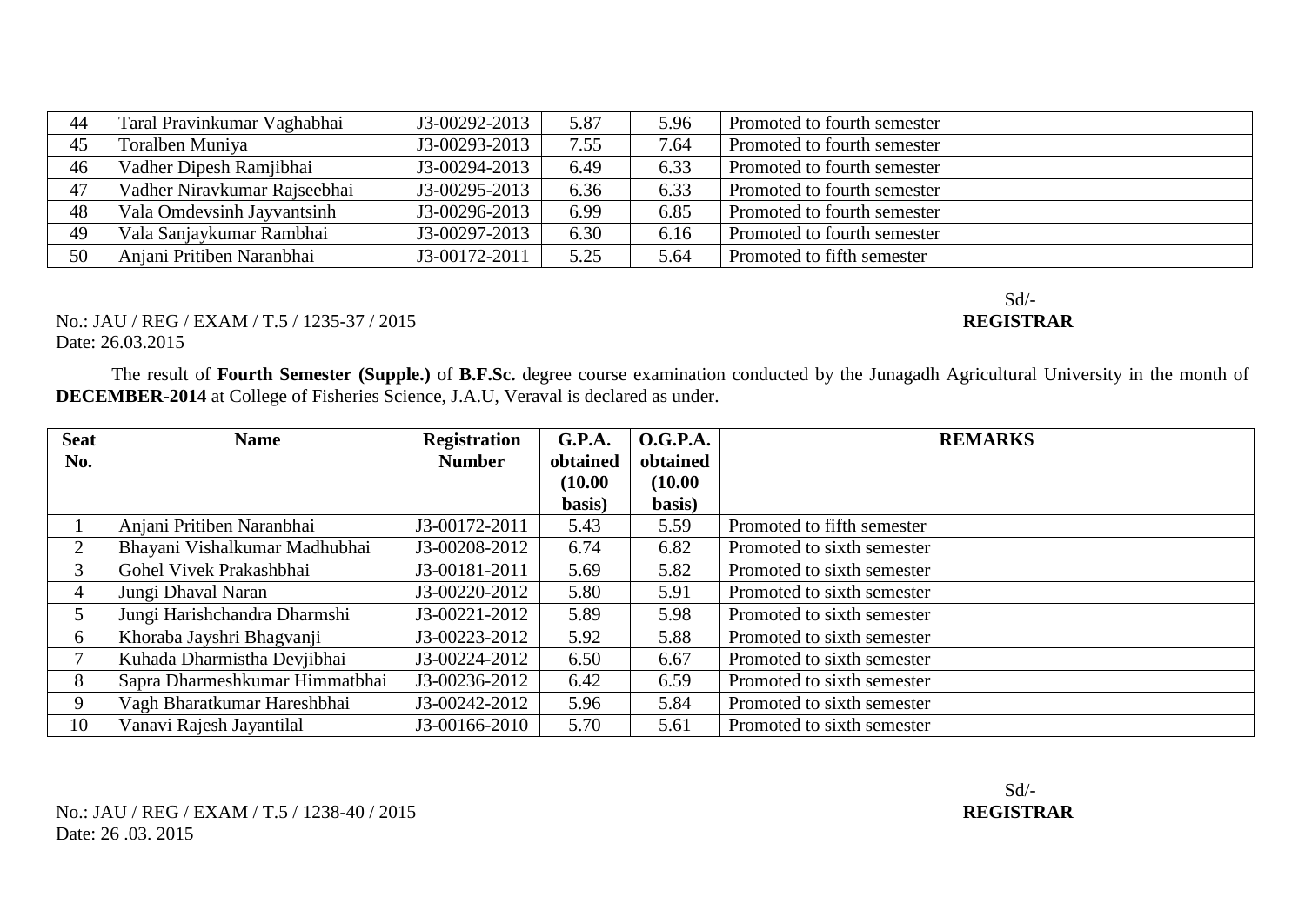The result of **Fifth Semester (Regular)** of **B.F.Sc.** degree course examination conducted by the Junagadh Agricultural University in the month of **DECEMBER-2014** at College of Fisheries Science, J.A.U., Veraval is declared as under.

| <b>Seat</b>    | <b>Name</b>                    | <b>Registration</b> | <b>G.P.A.</b> | <b>O.G.P.A.</b> | <b>REMARKS</b>                                                    |
|----------------|--------------------------------|---------------------|---------------|-----------------|-------------------------------------------------------------------|
| No.            |                                | <b>Number</b>       | obtained      | obtained        |                                                                   |
|                |                                |                     | (10.00)       | (10.00)         |                                                                   |
|                |                                |                     | basis)        | basis)          |                                                                   |
|                | Barad Mamataben Mansingbhai    | J3-00205-2012       | 7.56          | 7.38            | Promoted to sixth semester                                        |
| 2              | Baraiya Bhavyesh Meghjibhai    | J3-00206-2012       | 6.48          | 6.48            | 1. Promoted to sixth semester                                     |
|                |                                |                     |               |                 | 2. On academic probation to clear the course(s) FAQ.301 by second |
|                |                                |                     |               |                 | trial                                                             |
| 3              | Bharda Sheetal Kanubhai        | J3-00207-2012       | 7.25          | 6.81            | Promoted to sixth semester                                        |
| $\overline{4}$ | Bhayani Vishalkumar Madhubhai  | J3-00208-2012       | 7.18          | 6.89            | Promoted to sixth semester                                        |
| 5              | Chamudiya Siddharth Ramjibhai  | J3-00209-2012       | 7.29          | 6.78            | Promoted to sixth semester                                        |
| 6              | Chauhan Asmita Babubhai        | J3-00210-2012       | 6.83          | 6.57            | Promoted to sixth semester                                        |
| $\overline{7}$ | Chavda Raviraj Bhupatbhai      | J3-00211-2012       | 6.33          | 6.17            | Promoted to sixth semester                                        |
| 8              | Chovatiya Milan Manaharbhai    | J3-00212-2012       | 6.78          | 6.55            | Promoted to sixth semester                                        |
| 9              | Dalki Jayshriben Ramjibhai     | J3-00213-2012       | 6.94          | 6.68            | Promoted to sixth semester                                        |
| 10             | Erada Prakashbhai Bachubhai    | J3-00214-2012       | 6.23          | 6.04            | Promoted to sixth semester                                        |
| 11             | Fofandi Roshniben Damjibhai    | J3-00215-2012       | 7.43          | 6.99            | Promoted to sixth semester                                        |
| 12             | Gohel Vivek Prakashbhai        | J3-00181-2011       | 6.38          | 5.93            | Promoted to sixth semester                                        |
| 13             | Gohil Kuldipsinh Ravubha       | J3-00217-2012       | 6.41          | 6.07            | Promoted to sixth semester                                        |
| 14             | Goswami Megha Dineshgiri       | J3-00218-2012       | 7.79          | 7.66            | Promoted to sixth semester                                        |
| 15             | Halai Riyaz Rajakbhai          | J3-00219-2012       | 6.33          | 6.44            | Promoted to sixth semester                                        |
| 16             | Jamod Dhara Pradipbhai         | J3-00184-2011       | 7.33          | 6.59            | Promoted to sixth semester                                        |
| 17             | Jungi Dhaval Naran             | J3-00220-2012       | 6.51          | 6.03            | 1. Promoted to sixth semester                                     |
|                |                                |                     |               |                 | 2. On academic probation to clear the course(s) FAQ.301 by second |
|                |                                |                     |               |                 | trial                                                             |
| 18             | Jungi Harishchandra Dharmshi   | J3-00221-2012       | 6.35          | 6.05            | Promoted to sixth semester                                        |
|                |                                |                     |               |                 | 2. On academic probation to clear the course(s) FAQ.301 by second |
|                |                                |                     |               |                 | trial                                                             |
| 19             | Kalkani Manishkumar Bhupatbhai | J3-00222-2012       | 7.71          | 7.06            | Promoted to sixth semester                                        |
| 20             | Khoraba Jayshri Bhagvanji      | J3-00223-2012       | 5.63          | 5.83            | 1. Promoted to sixth semester                                     |
|                |                                |                     |               |                 | 2. On academic probation to clear the course(s) FAQ.301 and       |
|                |                                |                     |               |                 | FAQ.305 by second trial                                           |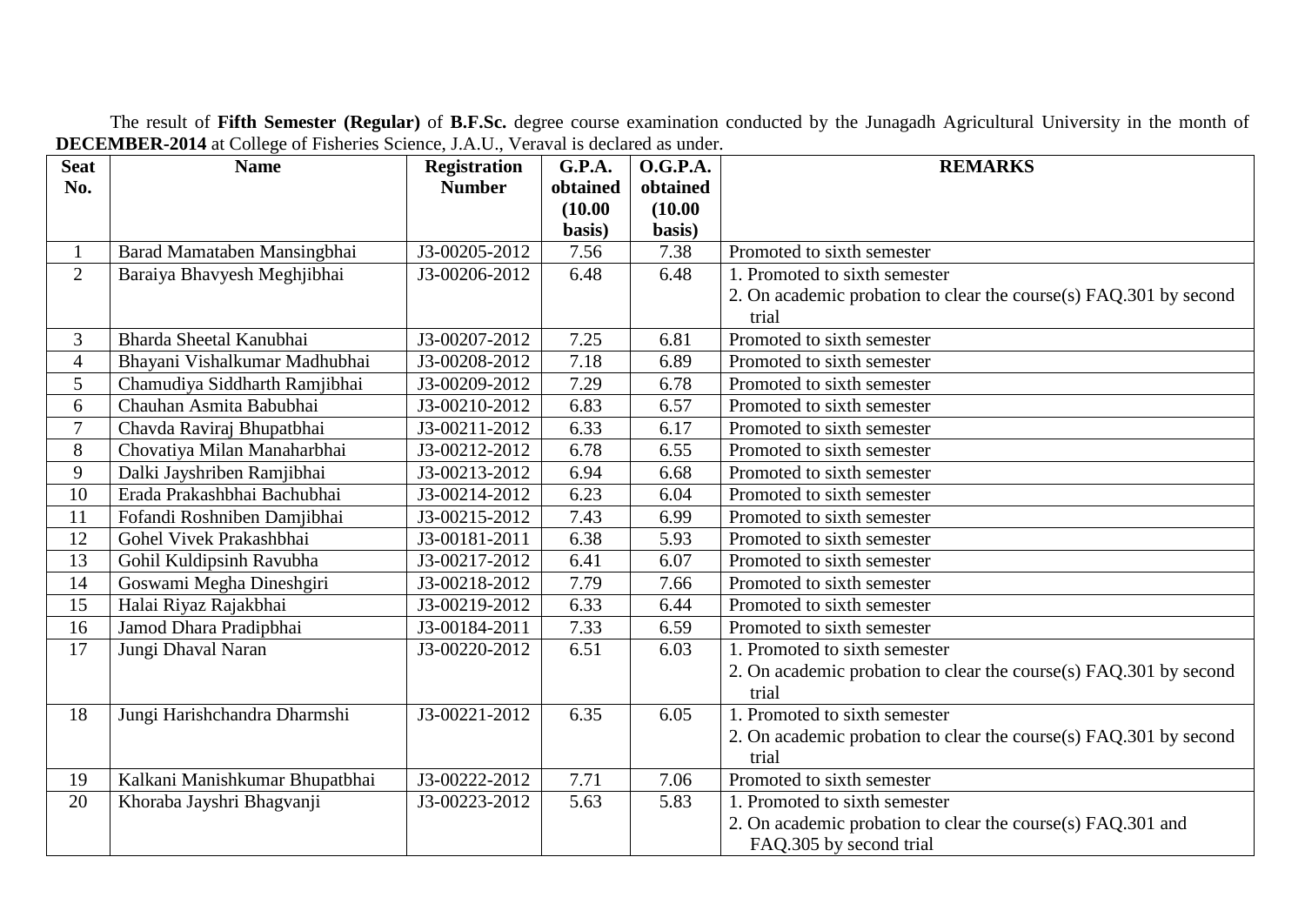| <b>Seat</b> | <b>Name</b>                      | <b>Registration</b> | G.P.A.   | <b>O.G.P.A.</b> | <b>REMARKS</b>                                                             |
|-------------|----------------------------------|---------------------|----------|-----------------|----------------------------------------------------------------------------|
| No.         |                                  | <b>Number</b>       | obtained | obtained        |                                                                            |
|             |                                  |                     | (10.00)  | (10.00)         |                                                                            |
|             |                                  |                     | basis)   | basis)          |                                                                            |
| 21          | Kuhada Dharmistha Devjibhai      | J3-00224-2012       | 7.44     | 6.83            | Promoted to sixth semester                                                 |
| 22          | Limbadiya Jatin Rajeshbhai       | J3-00225-2012       | 6.44     | 6.30            | 1. Promoted to sixth semester                                              |
|             |                                  |                     |          |                 | 2. On academic probation to clear the course(s) FAQ.305 by second<br>trial |
| 23          | Madathil Deepa Dileepkumar       | J3-00226-2012       | 7.29     | 6.91            | Promoted to sixth semester                                                 |
| 24          | Mahavadiya Dushyantkumar         | J3-00227-2012       | 7.07     | 6.46            | Promoted to sixth semester                                                 |
|             | Rajendrabhai                     |                     |          |                 |                                                                            |
| 25          | Naghera Asvin Menasibhai         | J3-00228-2012       | 7.01     | 6.38            | Promoted to sixth semester                                                 |
| 26          | Pandya Drumilkumar Nareshbhai    | J3-00229-2012       | 6.97     | 7.00            | Promoted to sixth semester                                                 |
| 27          | Parmar Ashvinkumar Velabhai      | J3-00230-2012       | 6.65     | 6.58            | Promoted to sixth semester                                                 |
| 28          | Rathod Hasmukhbhai Dilipbhai     | J3-00233-2012       | 7.08     | 6.57            | Promoted to sixth semester                                                 |
| 29          | Rathod Vishalbhai Jodhabhai      | J3-00235-2012       | 7.61     | 7.44            | Promoted to sixth semester                                                 |
| 30          | Sapra Dharmeshkumar Himmatbhai   | J3-00236-2012       | 6.68     | 6.61            | Promoted to sixth semester                                                 |
| 31          | Sikotariya Sanishthakumar Haresh | J3-00237-2012       | 7.05     | 6.38            | Promoted to sixth semester                                                 |
| 32          | Solanki Lalji Chunilal           | J3-00238-2012       | 7.00     | 6.41            | Promoted to sixth semester                                                 |
| 33          | Solanki Rahul Khodabhai          | J3-00239-2012       | 7.84     | 7.93            | Promoted to sixth semester                                                 |
| 34          | Tandel Rutvikkumar Pravinbhai    | J3-00240-2012       | 8.15     | 7.96            | Promoted to sixth semester                                                 |
| 35          | Vadhel Kalpeshbhai Govindbhai    | J3-00241-2012       | 7.27     | 6.69            | Promoted to sixth semester                                                 |
| 36          | Vagh Bharatkumar Hareshbhai      | J3-00242-2012       | 5.80     | 5.83            | Promoted to sixth semester                                                 |
| 37          | Vagh Sarman Naranbhai            | J3-00243-2012       | 7.72     | 7.85            | Promoted to sixth semester                                                 |
| 38          | Vaishya Sunil Dhanjibhai         | J3-00244-2012       | 7.03     | 6.83            | Promoted to sixth semester                                                 |
| 39          | Vanavi Rajesh Jayantilal         | J3-00166-2010       | 6.06     | 5.70            | Promoted to sixth semester                                                 |
| 40          | Agravat Kuldipkumar Rajeshbhai   | J3-00170-2011       | 5.76     | 6.16            | Promoted to seventh semester                                               |
| 41          | Bhadresa Ronak Damodarbhai       | J3-00136-2010       | 5.80     | 5.62            | 1. Not promoted to seventh semester                                        |
|             |                                  |                     |          |                 | 2. He has also to clear the course(s) PHT.304 of sixth semester by         |
|             |                                  |                     |          |                 | third trial                                                                |
| 42          | Bhil Bhaveshbhai Bharatbhai      | J3-00174-2011       | 5.82     | 5.80            | Promoted to seventh semester                                               |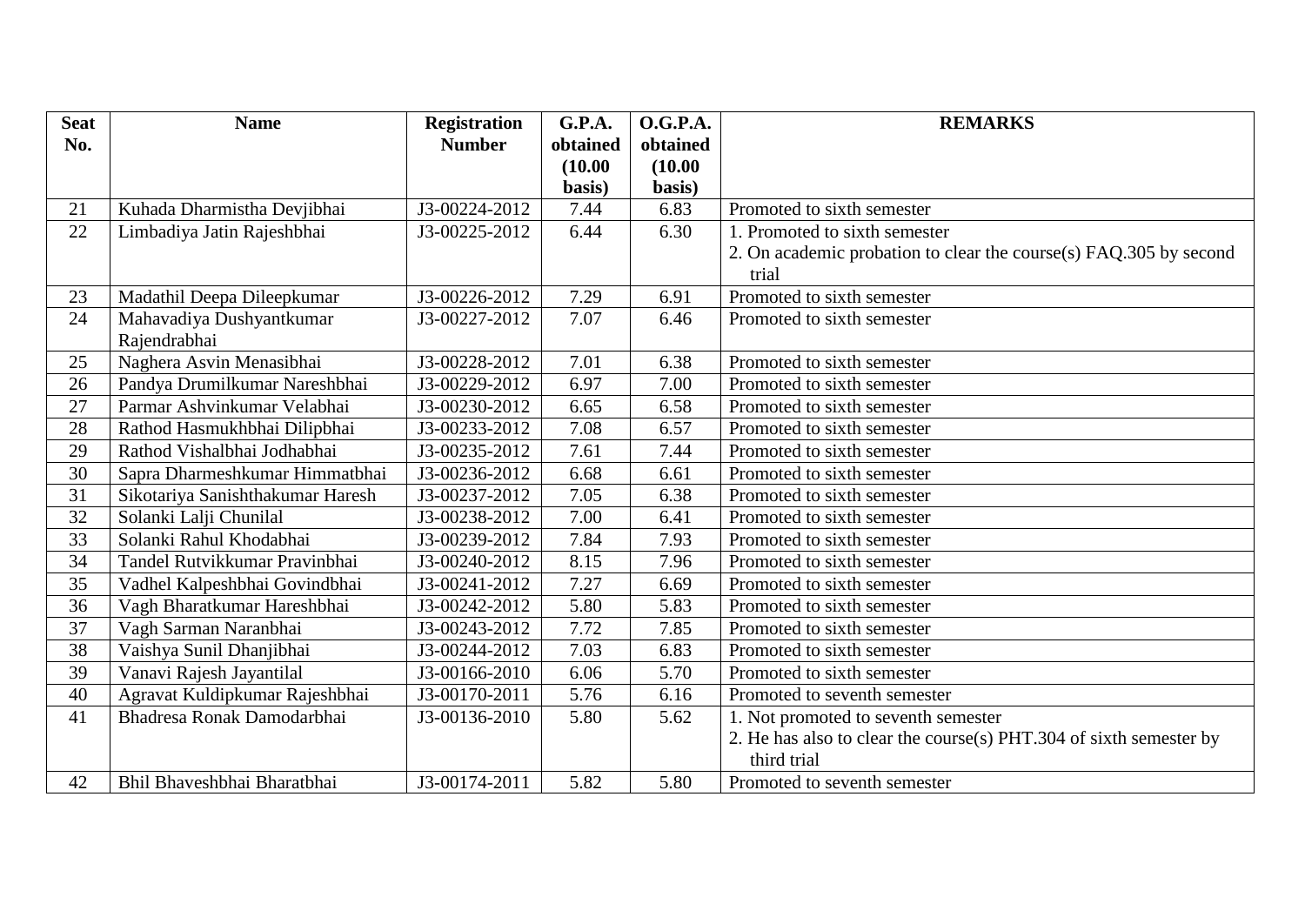| 43                   | Chauhan Moin Basirbhai           | J3-00138-2010 | 6.14 | 5.96 | Promoted to seventh semester |
|----------------------|----------------------------------|---------------|------|------|------------------------------|
| 44                   | Karetha Ravikumar Bhikhubhai     | J3-00185-2011 | 5.63 | 5.94 | Promoted to seventh semester |
| $\overline{ }$<br>⊿~ | Parmar Sudhir Keshubhai          | J3-00191-2011 | , 74 | 5.76 | Promoted to seventh semester |
| 46                   | Shrimali Lomeshkumar Pravinkumar | J3-00128-2009 |      | 5.68 | Promoted to seventh semester |

Sd/-

No.: JAU / REG / EXAM / T.5 / 1241-43 / 2015 **REGISTRAR** Date: 26 .03. 2015

The result of **Sixth Semester (Supple.)** of **B.F.Sc.** degree course examination conducted by the Junagadh Agricultural University in the month of **DECEMBER-2014** at College of Fisheries Science, J.A.U., Veraval is declared as under.

| <b>Seat</b>    | <b>Name</b>                      | <b>Registration</b> | <b>G.P.A.</b> | <b>O.G.P.A.</b> | <b>REMARKS</b>                                                   |
|----------------|----------------------------------|---------------------|---------------|-----------------|------------------------------------------------------------------|
| No.            |                                  | <b>Number</b>       | obtained      | obtained        |                                                                  |
|                |                                  |                     | (10.00)       | (10.00)         |                                                                  |
|                |                                  |                     | basis)        | basis)          |                                                                  |
|                | Agravat Kuldipkumar Rajeshbhai   | J3-00170-2011       | 5.76          | 6.09            | Promoted to seventh semester                                     |
| $\overline{2}$ | Bhadresa Ronak Damodarbhai       | J3-00136-2010       | 5.19          | 5.55            | 1. Not promoted to seventh semester                              |
|                |                                  |                     |               |                 | 2. On academic probation to clear the course(s) PHT.304 by third |
|                |                                  |                     |               |                 | trial                                                            |
| 3              | Bhardava Rajesh Dhirajlal        | J3-00173-2011       | 6.24          | 6.03            | Promoted to eighth semester                                      |
| 4              | Bhil Bhaveshbhai Bharatbhai      | J3-00174-2011       | 5.36          | 5.76            | Promoted to seventh semester                                     |
| 5              | Chauhan Moin Basirbhai           | J3-00138-2010       | 5.65          | 5.92            | Promoted to seventh semester                                     |
| 6              | Karetha Ravikumar Bhikhubhai     | J3-00185-2011       | 5.52          | 5.89            | Promoted to seventh semester                                     |
|                | Parmar Sudhir Keshubhai          | J3-00191-2011       | 5.23          | 5.65            | Promoted to seventh semester                                     |
| 8              | Patal Ashwin Ugabhai             | J3-00193-2011       | 5.59          | 5.92            | Promoted to eighth semester                                      |
| 9              | Shrimali Lomeshkumar Pravinkumar | J3-00128-2009       | 5.47          | 5.65            | Promoted to seventh semester                                     |
| 10             | Solanki Piyush Jiva              | J3-00199-2011       | 5.71          | 5.96            | Promoted to eighth semester                                      |